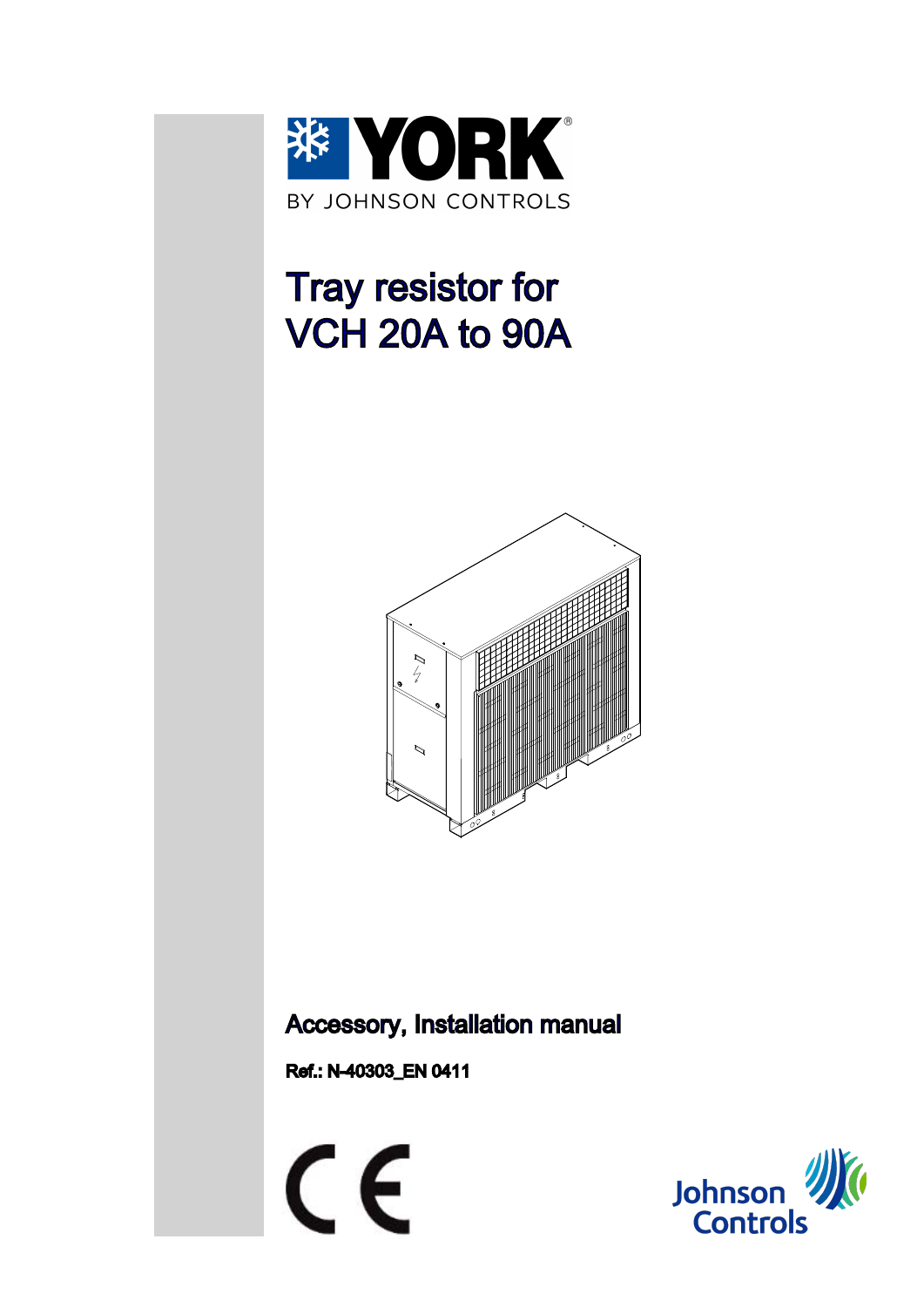# Index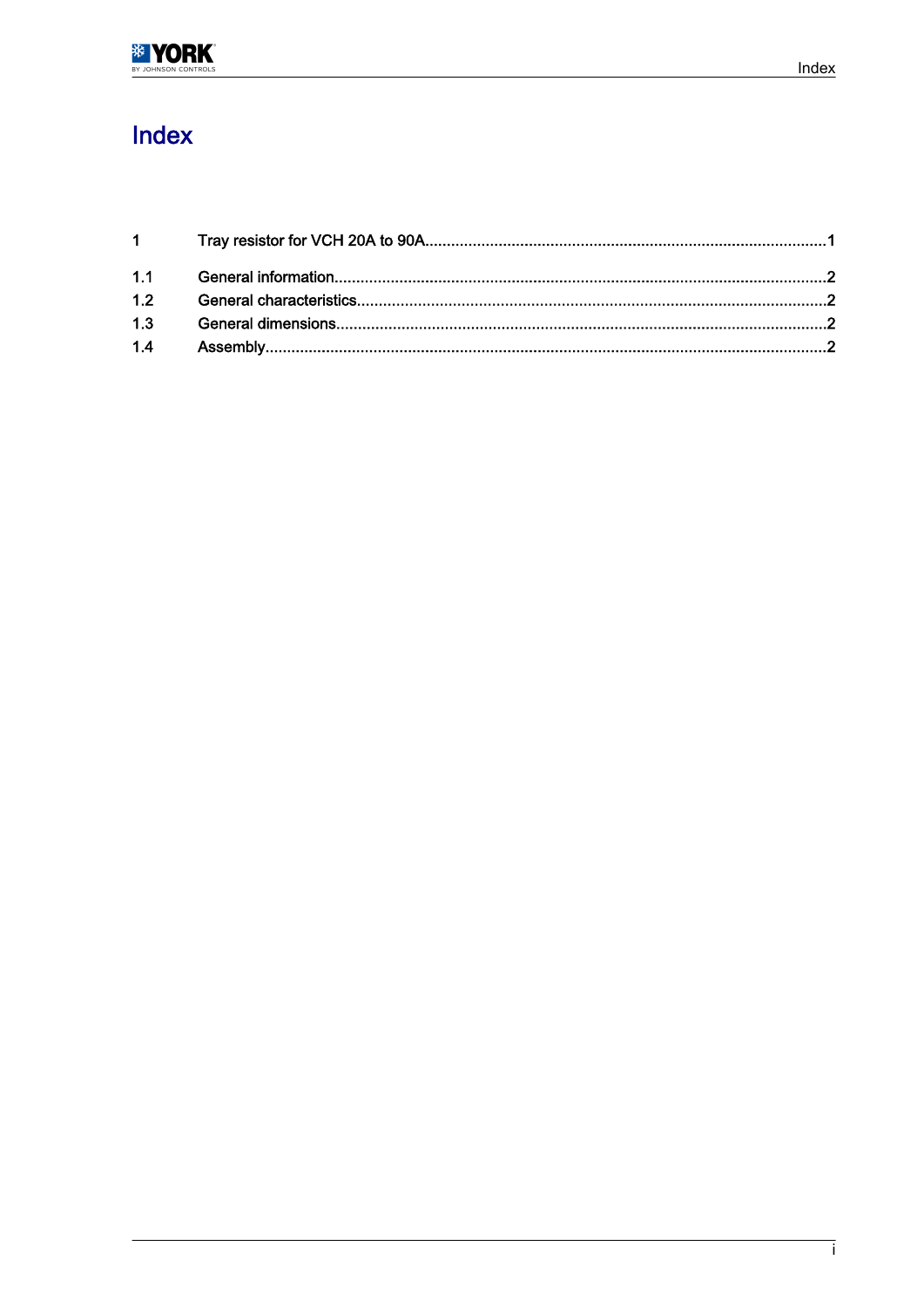1

# <span id="page-2-0"></span>Tray resistor for VCH 20A to 90A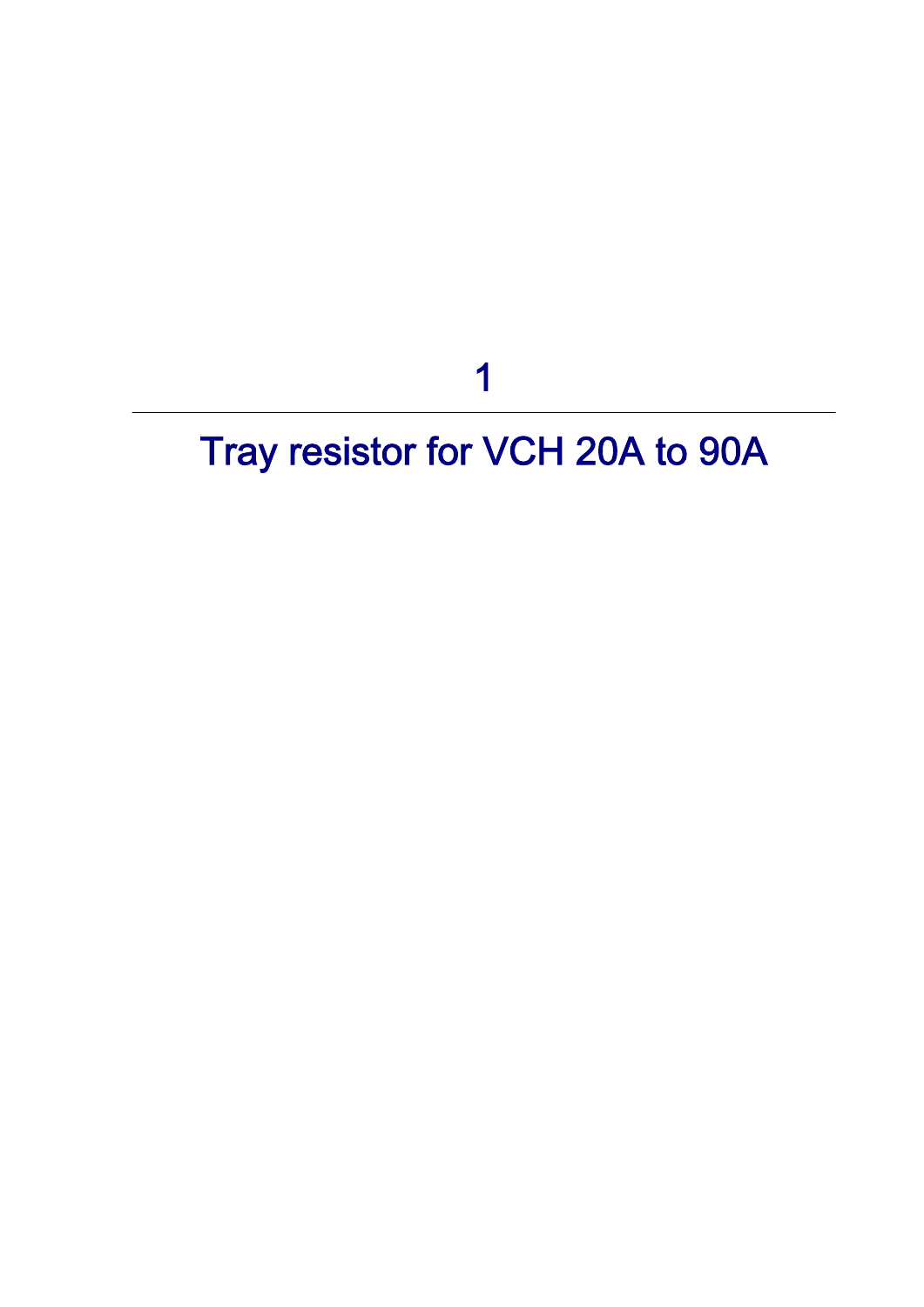

<span id="page-3-0"></span>1.1 General information

## 1.1 General information

This flexible cable resistor can be used in cold climates to prevent the formation of ice and the subsequent blockage of the drain pipe from the heat pump tray.

### 1.2 General characteristics

Voltage: 230.1.50

Power: 80 W in total

Total length: 3 m

Active resistor length: 2 m (touching the tray)

Cold end: 1 m (cable exposed and connection to terminal strip)

Resistor triggering temperature: Atmospheres below 4 °C.

### 1.3 General dimensions

- A Thermostat
- B Self-adhesive aluminium tape
- C Active resistor
- D Cold end





## 1.4 Assembly

#### General assembly

- 1. With the unit disconnected from the mains, remove the front and side panel.
- 2. Attach the end fitted with the thermostat to the side corner of the inner side. To attach this end, use the piece of self-adhesive aluminium tape inserted in it.
- 3. Position the resistor-wire above the tray.
- 4. Attach the resistor wire to the tray using the self-adhesive aluminium tape provided. Avoid blocking the tray drain pipe.
- 5. Connect the two terminal wires from the resistor to terminals L1 and N (230.1.50) on the connection strip.